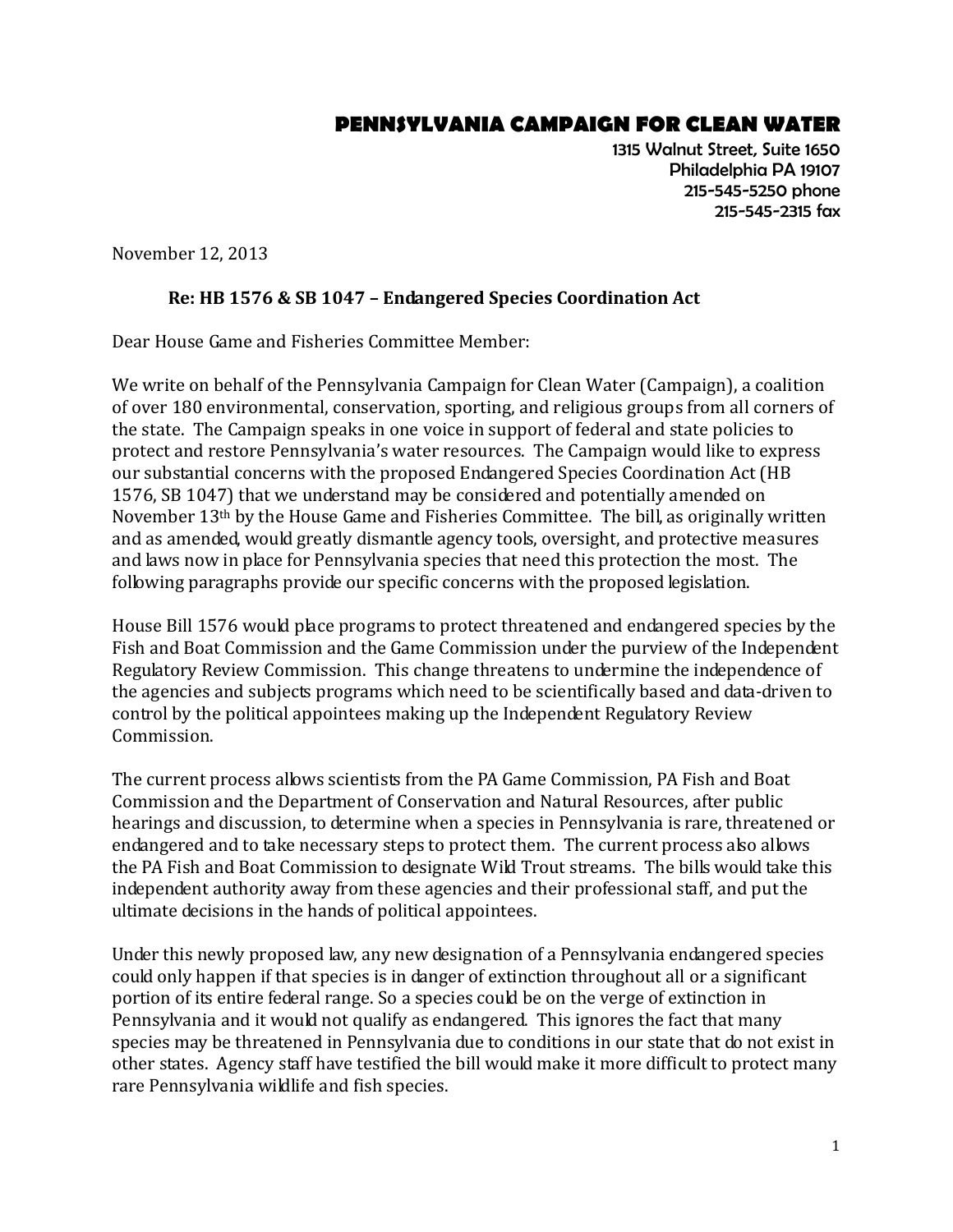The proposed legislation would greatly weaken PA's Wild Trout stream designation by removing the possibility for a stream to be given Wild Trout stream protection provisionally in advance of publication in the PA Bulletin. This contradicts how DEP applies Exceptional Value existing use designation to Wild Trout streams in advance of Environmental Quality Board approval and would allow for degradation of our important and rare wild trout streams due to the lengthy and often multi-year stream upgrade process.

Species currently listed by Pennsylvania as threatened or endangered would be automatically delisted from the state's "centralized database" after two years unless they are re-designated by the agency. This would require a huge investment of agency resources in order to re-justify a currently listed species, without providing funding to pay for the agency work.

The cumulative effect of the changes proposed in the bill blunt the Commissions' programs for threatened and endangered species of fish and wildlife – allowing drilling, mining, and clear-cutting to evade agency review. With ever-larger tracts of public and private land being subjected to industrial development, including gas drilling, pipeline construction, and mining, the likelihood of encroachment on the habitat of threatened and endangered species increases. Pennsylvanians cherish their wild resources; the protection of these resources should not be lessened nor placed in the hands of political appointees.

We thank the Committees for holding hearings this summer on this controversial legislation. **We respectfully request that you vote NO on HB 1576 / SB 1047 in its current form, and that you strive to address these concerns before proceeding with any legislation.**

Sincerely,

Air Soil Water Jolie DeFeis Executive Director

Allegheny Defense Project Ryan Talbott, Exective Director Matt Peters, Events & Outreach Coordinator

Allegheny Group, Sierra Club Peter Wray Chair, Conservation Committee

Alliance for Sustainable Communities-Lehigh Valley Martin Boksenbaum Steering Committee Member

American Rivers-PA Liz G. Deardorff **Director**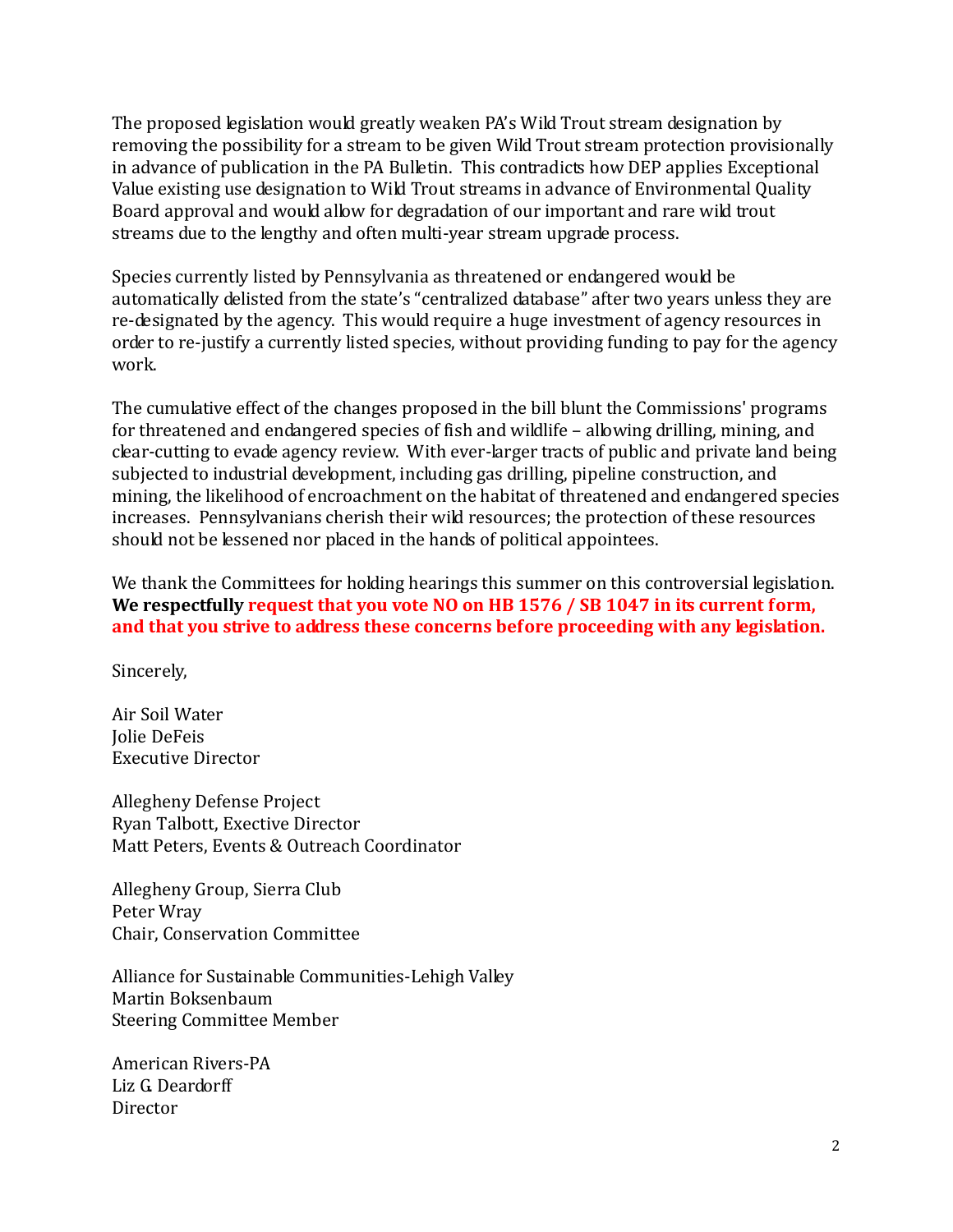Aquashicola/ Pohopoco Watershed Conservancy Jim Vogt President

Berks Gas Truth Karen Feridun Founder

Blue Mountain Preservation Association Frank O'Donnell President

Center for Coalfield Justice Patrick Grenter Executive Director

Clean Air Council Joseph Otis Minott, Esq. Executive Director

Clean Water Action Myron Arnowitt PA State Director

Concerned Harding Area Residents Steve Simko Chairman

Damascus Citizens for Sustainability B. Arrindell Director

Delaware Riverkeeper Network Maya van Rossum the Delaware RIVERKEEPER<sup>®</sup>

Ecological Associates, LLC B. Scott Fiegel Director

Environmental Management Center of the Brandywine Conservancy Wesley R. Horner Senior Advisor for Water Resources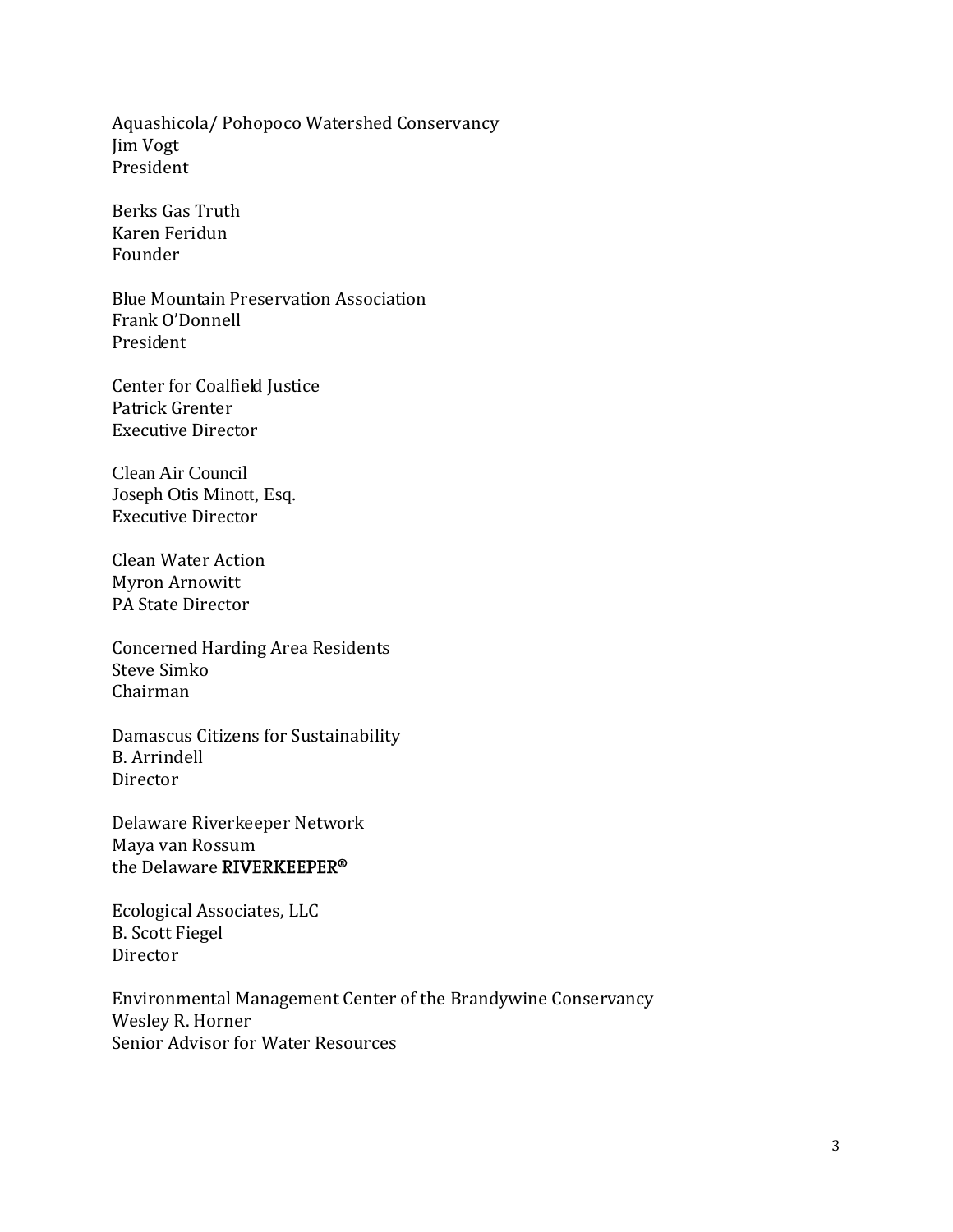Keep Sutton Creek Clean Committee Steve Simko Chairman

The League of Women Voters of Pennsylvania Susan Carty President

LEPOCO Peace Center, Lehigh-Pocono Committee of Concern Nancy Tate Staffperson

Montgomery County Democracy for America (Montco DFA) Beverly Hahn Chairperson

Mountain Watershed Association Beverly Braverman, Executive Director Krissy Kasserman, Youghiogheny RIVERKEEPER<sup>®</sup>

Pennsylvania Alliance for Clean Water and Air Jenny Lisak Co-Director

Pine Creek Valley Watershed Association Ingrid E. Morning President

Quittapahilla Audubon Society Art Schiavo Conservation Chairperson

Save Cummins Hill Jolie DeFeis Founder

South Branch Tunkhannock Creek Watershed Coalition Ellie Hyde Chair

Wissahickon Valley Watershed Association Dennis O. Miranda Executive Director